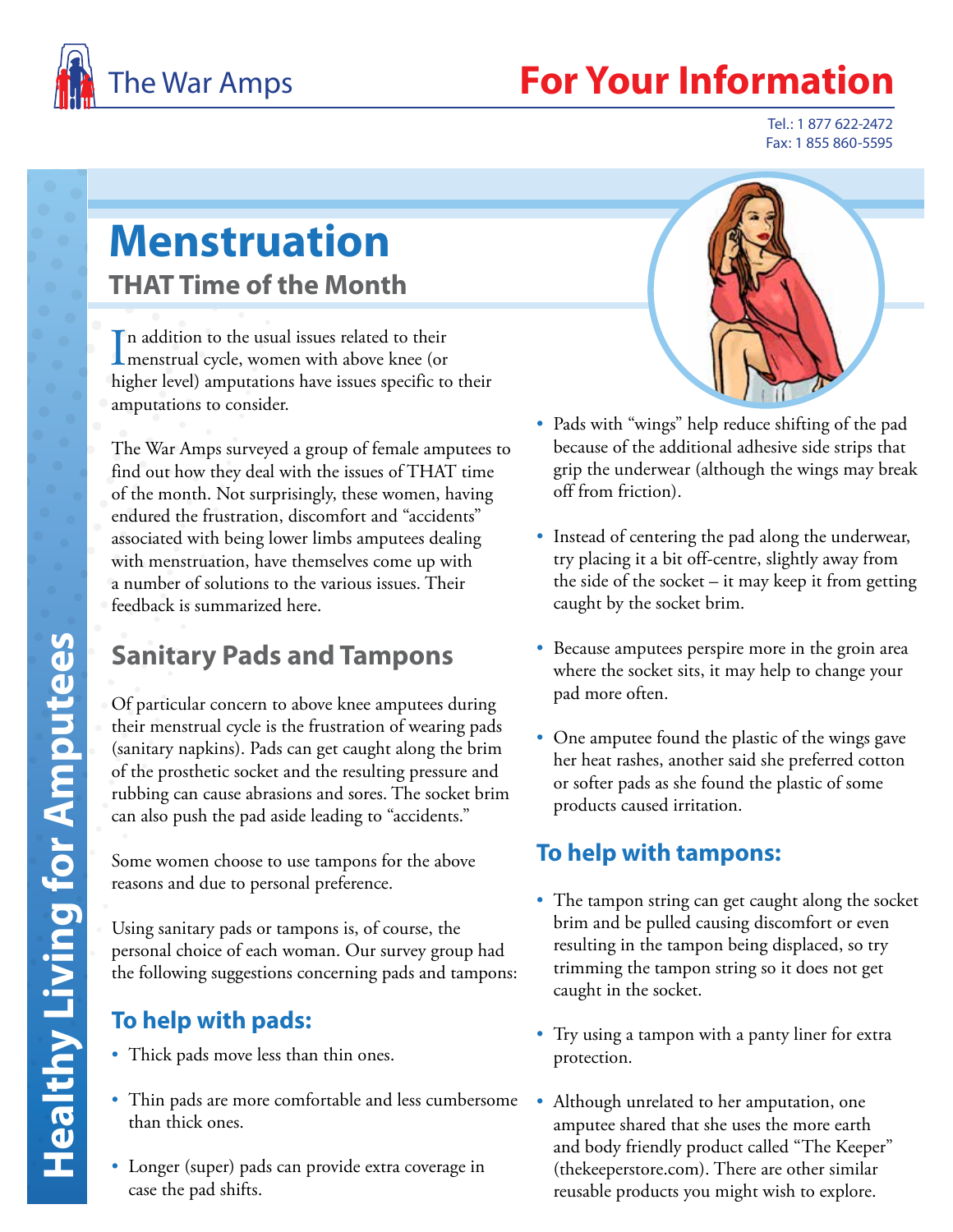## **Water Retention and Cramps**

Most women retain water during their menstrual cycles so prosthetic sockets and suspension belts may not fit as comfortably as during the rest of the month. Many female amputees notice they are less comfortable in their sockets during those days when their body experiences some bloating.

For amputees whose prostheses have suspension belts that extend around the hips and across the tummy, the belt's snug pressure can aggravate menstrual cramps and bloating. Amputees shared these suggestions:

#### **To help with bloating and cramping when wearing a suspension belt:**

- Try loosening the belt during menstruation, and adjust it to a lower spot on your hips.
- You may have your belt fitted by your prosthetist to sit lower on your hips so as not to aggravate any bloating.
- Cramping and bloating is sometimes so severe, you may need to stay off your artificial leg and not wear it for the day.
- Many women can use over-the-counter medicine such as acetaminophen (e.g., Midol, Pamprin, Tylenol) to relieve pain from cramps or ibuprofen/nonsteroidal anti-inflammatory drugs (e.g., Advil, Motrin) to reduce bloating. Before taking any new medications, discuss your options with your physician.
- Should over-the-counter medicine not sufficiently relieve the bloating and cramping, your family physician or gynaecologist may be able to prescribe a drug that is more suitable for you.
- Take a hot bath to soothe the pressure, and exercise.

#### **To help with swelling of the residual limb caused by bloating that makes the socket uncomfortable:**

• Wrap the residual limb with tensor bandages overnight.

• Elevate the residual limb and apply cool clothes or ice when not wearing the artificial leg.

# **Socket Issues and Solutions**

The simple fact that above knee amputees wear a prosthetic socket that extends into the groin area means the socket has to be a consideration in dealing with monthly menstrual periods. It may be an issue with the fit of sanitary pads or tampons. It may be general discomfort and abrasions that result in some amputees choosing to walk less if possible during those days.

One adjustment that might help is reducing the width of the socket brim that extends into the groin area. Depending on the size of the socket's brim, the prosthetist may be able to make the brim narrower. Only an amputee's prosthetist can advise whether reducing the brim is possible without interfering with the fit and control of the socket.

"Accidents" do sometimes occur which may simply necessitate a good cleaning of your socket brim. If you wear stump socks, these may need to be replaced more frequently. In addition, if a strip of leather or compressed foam has been attached along your socket brim for comfort, it may need replacement if soiled.

## **Underwear Tips**

The amputees surveyed had suggestions on underwear, not all related to menstruation issues.

Unrelated to menstruation, you may choose underwear that is cut higher around the hips as these panties do not extend down over the hip and into the outer wall of the socket. When panties do work down into that outer lateral brim of the socket, the friction can cause sores. Other suggestions included:

- Cutting out the elastic along the sides of the gusset section of the underwear, as this is the part that always gets caught in the socket brim.
- Wearing underwear with ribbon edging instead of elastic (although such underwear is not always easy to find in stores).